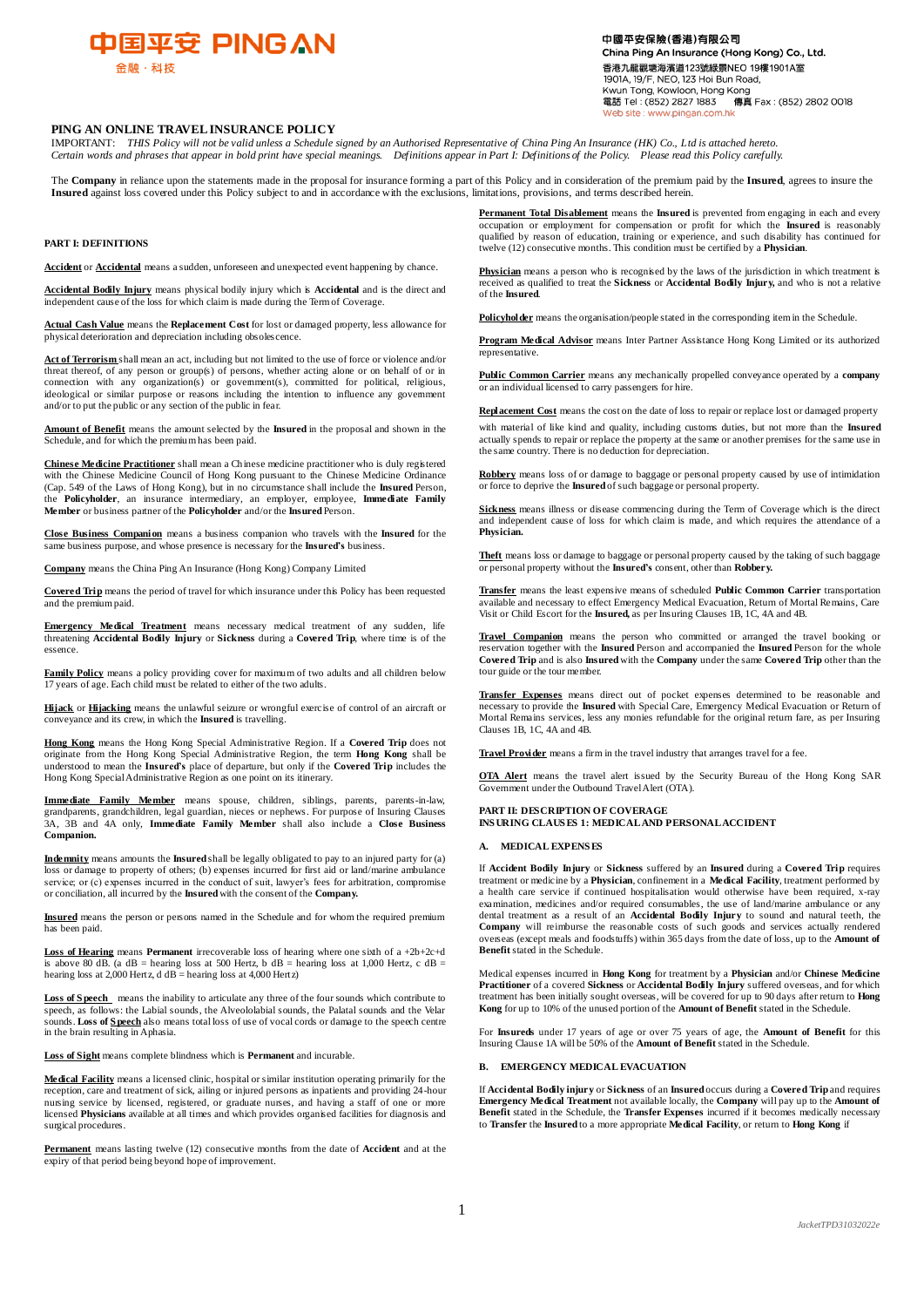

necessary, less any monies refundable from the original airfare. The **Transfer** shall be approved by the **Program medical Advisor.**

### **C. RETURN OF MORTAL REMAINS**

If an **Insured** dies during a **Covered Trip** as a result of **Accidental Bodily Injury** or **Sickness,** the **Company** will pay the **Transfer Expenses** incurred for the **Transfer** of mortal remains to **Hong Kong.** The **Transfer** shall be approved by the **Program Medical Advisor.**

# **D. PERSONAL ACCIDENT:**

- a) Loss of life: If **Accidental Bodily injury** to the **Insured**, sustained during a **Covered Trip**, causes loss of life within 365 days of the date of **Accident**, the **Company** will pay 100% of the **Amount of Benefit** stated in the Schedule, for **Insureds** between the ages of 17 and 75 years, 50% the **Amount of Benefit** stated in the Schedule for **Insureds** under 17 and over 75 years of age.
- b) Other Loss: If **Accidental Bodily Injury** to the **Insured**, sustained during a **Covered Trip**, causes loss as stated below within 365 days from the date of **Accident**, the **Company** will pay compensation in the form of a percentage of the **Amount of Benefit** stated in the Schedule, as set forth below:
	- 1. P**ermanent Total Disablement** 100%

|    |                                                                | .    |
|----|----------------------------------------------------------------|------|
| 2. | <b>Permanent</b> Loss or Incurable Paralysis of All Limbs      | 100% |
| 3. | <b>Permanent Total Loss of Sight in both eyes</b>              | 100% |
| 4. | <b>Permanent Total Loss of Sight in one eye</b>                | 100% |
| 5. | Loss of or the <b>Permanent</b> Total Loss of Use of two limbs | 100% |
| 6. | Loss of or the <b>Permanent</b> Total Loss of Use of one limb  | 100% |
| 7. | <b>Permanent</b> and Total Loss of Speech and Hearing          | 100% |
| 8. | <b>Permanent</b> and Total Loss of Hearing in both ears        | 75%  |
| 9. | <b>Permanent</b> and Total Loss of Hearing in one ear          | 15%  |
|    |                                                                |      |

The above percentage amounts apply for **Insureds** between 17 and 75 years of age. For **Insureds** under 17 or over 75 years of age, the percentage of the **Amount of Benefit** payable for covered loss shall be 50% of the percentages shown above.

**Permanent** and total loss includes **Permanent** and total loss of use of such organ(s). The **Company** shall pay compensation under this clause for only one item of loss with the greatest amount. The **Company** will not pay more than the **Amount of Benefit** stated in the Schedule, for all of the **Accidental Bodily Injuries** resulting from one **Accident.**

c) **Disappearance:** If the **Insured's** body has not been found within one (1) year after the date of the disappearance, sinking or wrecking of the aircraft or other conveyance either on the ground or at sea in which the **Insured** was travelling at the time of the injury and under such circumstances as would otherwise be covered hereunder, it will be presumed that the **Insured** suffered loss of life resulting from **Bodily Injury** caused by an **Accident** covered by this Policy at the time of such disappearance, sinking or wrecking.

### **E. TRANSPORT HAZARDS**

If, during a **Covered Trip:**

- (i) the **Insured** sustains **Accidental Bodily Injury** which arises out of an **Accident** occurring while the **Insured** is riding as a fare paying passenger in or on, boarding or alighting from a **Public Common Carrier**, and
- (ii) the **Accidental Bodily Injury** sustained causes the **Insured** to suffer loss of life, **Permanent Total Disablement** or other loss,

Then the **Company** will pay under this Insuring Clause 1E, the same percentages of the **Amount of Benefit** stated in the Schedule, as set forth under Insuring Clause 1D.

This Insuring Clause 1E does not apply to **Insureds** under 17 or over 75 years of age.

#### **F. CONSOLATION BEBEFIT**

If the **Insured** suffers loss of life during a **Covered Trip** resulting from **Sickness**, the **Company** will pay the **Amount of Benefit** stated in the Schedule. This Insuring Clause 1F does not apply to **Insureds** under 17 or 75 years of age.

# **G. HOSPITAL INCOME**

The **Company** will pay the **Insured** the daily **Amount of Benefit** stated in the Schedule, for confinement abroad as a result of covered **Accidental Bodily Injury** or **Sickness**, up to the **Amount of Benefit** stated in the Schedule. Such Confinement shall be as an in-patient in a **Medical Facility** under treatment by any **Physician**. One day of confinement shall mean a period for which a **Medical Facility** makes a change for room and board. Payment shall be made after the period of confinement ends.

# **H. TRANSLATION S ERVICE**

Reasonable costs shall not exceed HKD 500 per day and up to **Amount of Benefit** stated in the Schedule for any one occurrence incurred by the **Insured** in engaging the service of a local translator/interpreter in the hospital where the **Insured** is confined caused by an **Insured Accidental** bodily injury or **Sickness**, which occurred or was contracted abroad during the Period of Insurance, subject to the period of confinement exceeding 24 hours.

# **I. FUNERAL EXPENS ES**

The **Company** will pay the reasonable funeral expense (other than burial or cremation charges) outside the Hong Kong SAR in the locality of death of the **Insured** Person up to **Amount of Benefit** stated in the Schedule per **Insured** Person. Provided that the expenses shall be paid

# **INS URING CLAUS E 2 : PERSONAL BELONGINGS**

#### **A. PERSONAL BAGGAGE** *NOTIFY ANY LOSS IMMEDIATELY TO THE PROPER AUTHORITIES:* **Obtain a Police Report! This is Required to Process Your Claim!**

The **Company** will reimburse the **Insured** up to the **Amount of Benefit** stated in the Schedule for each item, subject to the total **Amount of Benefit** stated in the Schedule for all items, arising out of **Accidental** loss of or damage to the **Insured's** baggage and personal property contained in such baggage which occurs during a **Covered Trip.** The **Company's** liability will be the **Actual Cash Value** of the article at the time of loss. The **Insured** must take every possible step to safeguard their accompanied baggage or personal property, and not leave them unattended. The loss or damage must occur: (a) as a result of an **Accident;** or (b) while the baggage or personal property is in the possession of hotel staff or a **Public Common Carrier**; or (c) as a result of **Robbery** or **Theft.** Proof of such losses or damage must be obtained in writing from the hotel management, the Public Common Carrier, or through making a report to the police having jurisdiction over the place of the loss. The police report must be filed within 24 hours of the loss. All such proofs and receipts and proofs of possession must be made available to the **Company.**

#### **B. PERSONAL MONEY**

While overseas during **Covered Trip**, if the **Insured** experiences a loss of cash or banknotes which are belonging to and being carried by the insured or in a locked hotel room due to **Robbery**, burglary or **Theft**, the **Company** shall pay up to the **Amount of Benefit** stated in the Schedule in the Schedule to compensate for actual loss incurred. The loss must be reported to the police having jurisdiction over the place of loss within 24 hours of the loss. Any claim must be accompanied by written documentation from the police. The **Insured** must take every possible precaution to ensure the security of the **Insured's** cash or banknotes.

#### **C. EMERGENCY CAS H**

If the **Insured** experiences a loss of essential travel documents abroad that prevents the **Insured**  from completing the commenced **Covered Trip**, the **Company** will pay the daily **Amount of Benefit** per calendar day up to the maximum **Amount of Benefit** stated in the Schedule, until the earliest of the following : a) the document is replaced/recovered; or b) the **Insured** can continue the **Covered Trip;** or c) the **Insured** can leave the place of loss. Proof of such loss must be obtained by a report to the police having jurisdiction over the place of loss. The police report should be filed within 24 hours of the loss.

# **INSURING CLAUSE3 : TRAVEL INCONVENIENCE**

# **A. TRIP CANCELLATION**

The **Company** will pay for loss of travel and/or accommodation expenses paid in advance or forfeited by the **Insured** and for which the **Insured** is legally liable and which are non-refundable and not recoverable from any other source upon cancellation prior to the **Covered Trip**. The cancellation of the **Covered Trip** must be as a result of any the followings:

- 1. sudden death, **Accidental Bodily Injury** or **Sickness** of the **Insured**, the **Insured's Immediate Family Members** or **Travel Companion**; or
- 2. witness summons, jury service or compulsory quarantine of the **Insured**; or
- 3. unexpected outbreak of strike, riot, civil commotion, **Act of Terrorism**, pandemic, natural disaster or adverse weather conditions in Hong Kong on the departure date of the **Covered Trip**; or at the planned destination arising within one week before the departure date of the **Covered Trip**; or
- 4. unexpected issuance of **OTA Alert** being Black Alert to the city or country where the **Insured** has scheduled to travel to within one week before the departure of the **Covered Trip**.

This Benefit is payable provided that if the relevant event takes place 24 hours after the issue of the Policy and the cause of the cancellation is not related to any circumstance known to or within the control of the **Insured**when planning the **Covered Trip** or applying for the Policy.

The **Company** shall reserve the right to collect the original unused travel or admission tickets if a claim is made under this section.

# **B. TRIP CURTAILMENT**

The **Company** will pay for the reasonable additional travelling expenses or board incurred, and loss of travel and/or accommodation expenses paid in advance or forfeited by the **Insured**, which the expenses are irrecoverable, after the commencement of a **Covered Trip** that the **Insured** must

- return directly to Hong Kong as a result of any the followings:<br>1. sudden death, Accidental Bodily Injury or Sickness of the Insured, the Insured's<br>Immediate Family Members or Travel Companion; or
- **2.** unexpected outbreak of strike, riot, civil commotion, **Act of Terrorism**, pandemic, natural disaster or adverse weather conditions at the planned destination that prohibits the continuation of the **Covered Trip**; or
- **3.** serious damage to the **Insured's** home in Hong Kong arising from fire, flood or burglary; or
- **4.** unexpected issuance of **OTA Alert** being Black Alert to the city or country where the **Insured** is travelling.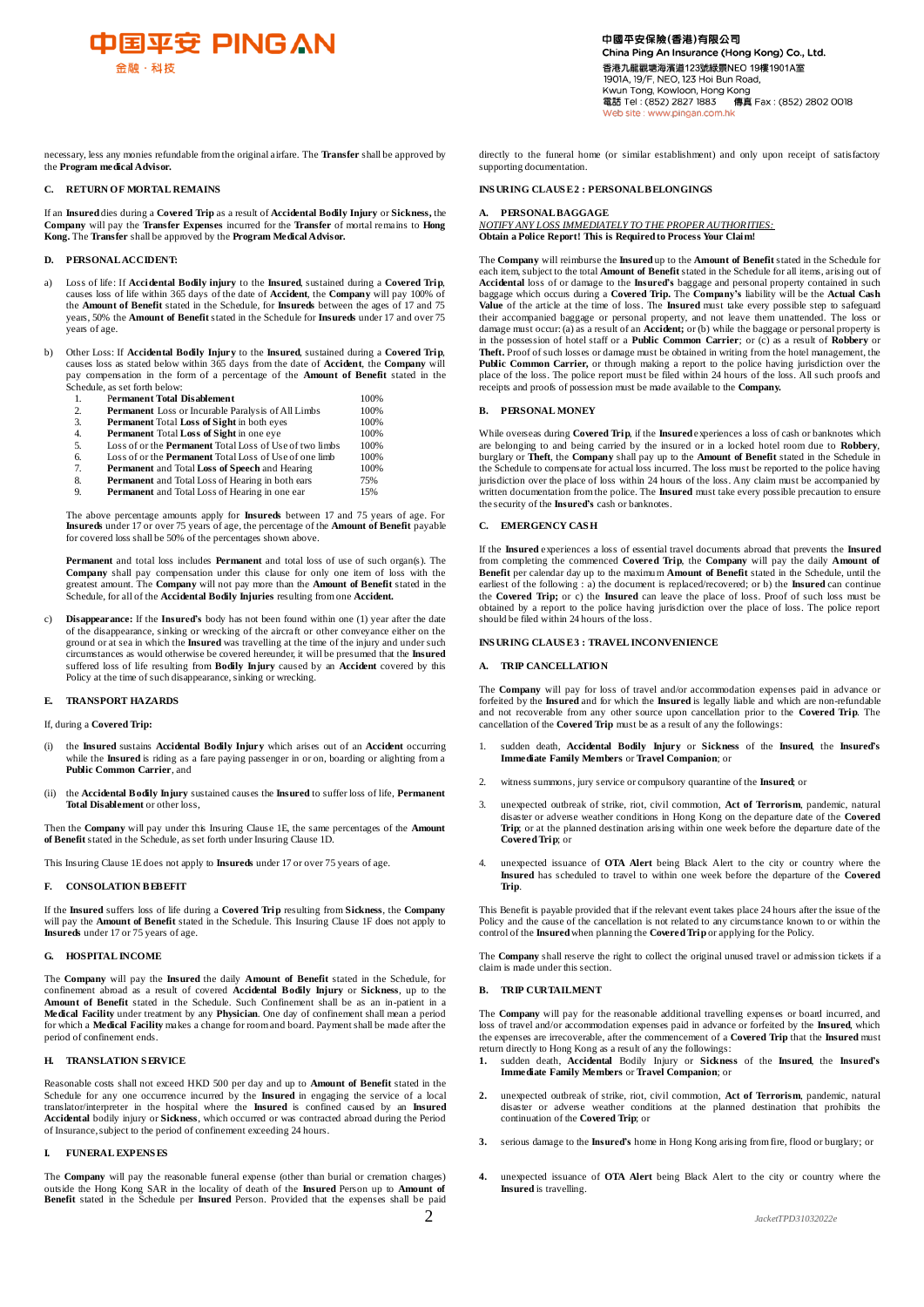

This Benefit is payable provided that the cause of the cancellation is not related to any circumstance known to or within the control of the **Insured** when planning the **Covered Trip** or applying for the Policy.

The **Company** shall reserve the right to collect the original unused travel or admission tickets if a claim is made under this section.

# **C. TRIP RE-ROUTE**

In the event of the **Public Common Carrier** in which the **Insured** was scheduled to travel in is cancelled or delayed for more than 6 consecutive hours, due to adverse weather conditions, natural disaster, unanticipated outbreak of riot or civil commotion, **Act of Terrorism**, industrial action, hijack, mechanical breakdown of Public Conveyance or closure of the airport, from the time specified in the itinerary after the commencement of the **Covered Trip**, the **Company** will pay up to the amount stated in the Schedule, for the reasonable additional cost incurred by the **Insured,** using alternative public transportation, to enable the **Insured** to arrive at the **Insured's** destination.

# **D. TRAVEL DELAY**

In the event the **Insured's Covered Trip** is delayed by a **Public Common Carrier** due to adverse weather conditions, natural disaster, unanticipated outbreak of riot or civil commotion, **Act of Terrorism**, industrial action, hijack, mechanical breakdown of Public Conveyance or closure of the airport after the Commencement of the **Insured's Covered Trip**, and the delay exceeds 6 consecutive hours from the time specified in the itinerary, the **Company** will pay the **Amount of Benefit** stated in the Schedule for each and every full 6 consecutive hours delayed, up to the maximum stated in the Schedule.

The period of delay is counted from the originally scheduled time of departure of the arranged **Public Common Carrier** to the actual departure time of the arranged **Public Common Carrier** or first available alternative transportation offered by the relevant **Public Common Carrier**, whichever is lesser.

The **Insured** person can only make a claim under either 3C Trip Re-route or 3D Travel delay.

# **E. BAGGAGE DELAY**

*NOTIFY ANY LOSS IMMEDIATELY TO THE PUBLIC COMMON CARRIER :* **Obtain a Property Irregularity Form! This is Required to Process Your Claim!**

The **Company** will pay the **Insured** up to the **Amount of Benefit** stated in the Schedule for the emergency purchase of essential toiletries and clothing if the **Insured's** checked-in baggage is delayed, misdirected or temporarily misplaced by the **Public Common Carrier** for a period of 10 consecutive hours after the **Insured's** arrival at the airport of the scheduled destination abroad during a **Covered Trip**. Benefits will not be paid under both Insuring Clauses 2A and 3E of this Policy.

If loss occurs while the **Insured** is returning to his/her residence or place of departure, the **Company** will only be liable up to 50% of the **Amount of Benefit** stated in the Schedule.

# **F. DOCUMENT LOSS**

If the **Insured** experiences a loss of necessary travel documents for immigration clearance and travel ticket while overseas that leads to delay of his/her **Covered Trip**, the **Company** shall pay up to the **Amount of Benefit** stated in the Schedule to compensate for actual loss incurred, including additional travelling expenses, accommodation expenses and replacement fees. Any claims must be accompanied by written documentation from the police having jurisdiction over the place of loss and reported within 24 hours of the loss.

# **G. RENTAL VEHICLE EXCESS COVERAGE**

If the **Insured** person rents or hires a rental vehicle from a registered vehicle rental **Company** in the course of the **Insured** journey which is involved in a collision whilst under the control of the **Insured** person or such vehicle is stolen or damaged and the rental agreement includes an excess (or deductible or similar condition), the **Company** will reimburse the **Insured** person for the rental vehicle excess up to the maximum benefits as stated in the Table of Benefits for the liable loss or damage of the rental vehicle. In no event shall this benefit be paid more than once per **Insured** journey.

# **Special Condition:**

The **Insured** person must take out relevant comprehensive motor vehicle insurance provided by the rental organization against loss or damage to the rental vehicle during the rental period.

# **INSURING CLAUSE4 : SPECIAL CARE**

## **A. CARE VIS IT**

If the **Insured** is hospitalized in a foreign country for more than 7 consecutive days, the **Company**  will reimburse the **Transfer Expenses** to include a round-trip, economy class air ticket and accommodation to bring one **Immediate Family Member**, or a person whose presence is necessary, chosen by the **Insured**, to the place of hospitalization, provided the **Transfer** is considered necessary by the **Program Medical Advisor**. The **Company's** liability for all **Transfers** as described above shall not exceed the maximum **Amount of Benefit** stated in the Schedule.

# **B. CHILD ESCORT**

If an **Insured** is below 17 years of age, and is left unattended by the hospitalization or death of the accompanying **Insured** adult, the **Company** will reimburse **Transfer Expenses** to include a one-way economy class air ticket, plus escort service, for the unattended **Insured** child to return to Hong Kong, provided the **Transfer** is considered necessary by the **Program Medical Advisor**. The **Company's** liability for all **Transfers** as described above shall not exceed the maximum **Amount of Benefit** stated in the Schedule.

# **C. HOSPITAL INCOME PLUS**

The **Company** will pay the **Insured** up to the maximum daily **Amount of Benefit** stated in the Schedule for the **Insured's** confinement, within a 90 days period after returning to **Hong Kong** as a result of covered **Accidental Bodily Injury** or **Sickness** abroad up to the total **Amount of Benefit** stated in the Schedule. Such confinement shall be as an in-patient in a **Medical Facility** under treatment by a **Physician**. One day of confinement shall mean a period for which a **Medical Facility** makes a daily charge for room and board. Payment shall be made after the period of confinement ends.

# **D. HOTEL ROOM ACCOMMODATION FOR CONVALESCENCE**

In the event of the **Insured** suffering from bodily injury or sudden illness resulting in hospital confinement, the **Program Medical Advisor** will, on behalf of the **Company**, arrange and pay for the cost of an ordinary room accommodation in any reasonable hotel up to the **Amount of Benefit**  stated in the Schedule per day for a maximum 5 (five) consecutive days abroad, incurred by the **Insured** for the sole purpose of convalescence immediately following his/her discharge from hospital, and if deemed medically necessary by both attending **Physician** and the **Program Medical Advisor.**

# **INSURING CLAUSE5: PERSONAL LIABILITY**

The **Company** will pay the **Indemnity** for damages which the **Insured** becomes legally liable to pay because of bodily injury to any other person or destruction of property of others caused by an **Accident** occurring on a **Covered Trip** during the Period of Insurance stated in the Schedule. The **Company's** liability shall be limited to the maximum **Amount of Benefit** stated in the Schedule.

# **INSURING CLAUSE 6: HOME PROTECTION**

The **Company** will pay the **Insured** for the cost of replacement or repair of the content of the **Insured** principal home in the event of loss of or damage to the contents as a result of burglary involving the use of forcible and violent entry to or exit from the premises whilst the home is uninhabited due to the trip **Insured** thereunder. The maximum amount the **Company** will pay for any one article, set or collection in respect of any one **Insured** is HKD1,000. The maximum amount the **Company** will pay in total under insuring clause 6 in respect of any one **Insured**  and/or any one location shall be limited to the **Amount of Benefit** stated in Schedule.

# **INSURING CLAUSE 7: GOLFING 'Hole In One'**

If the **Insured** experiences "Hole-in-One" during a **Covered Trip**, the **Company** shall pay the **Amount of Benefit** stated in the Schedule. Any claim must be accompanied by written proof and documentation of such event.

# **INSURING CLAUSE8: CREDIT CARD PROTECTION BENEFIT**

### **Credit Card Protection Benefit**

In the event that a claim is payable under this Policy for the death of an **Insured** Person as a result of an **Accident**, the **Company** will also reimburse the outstanding amount charged to the **Insured** Person's credit card account for goods purchased by the **Insured** Person during the Journey.

**Exclusion Applicable to Credit Card Protection Benefit**

The **Company** shall not be liable for any interest accrued or financial charges on the outstanding balance.

# **PART III: TERM OF COVERAGE**

Coverage commences when the **Insured** completes the immigration department clearance procedure at **Hong Kong** and ceases at the earlier of:

- (a) the expiry of the Period of Insurance specified in the Schedule;
- (b) 180 days (for One-Way-Travel, 60 days) after the commencement of the **Covered Trip**; or
- (c) four (4) hours after the **Insured's** arrival in **Hong Kong**, or
- (d) the **Insured's** return to his/her place of **Permanent** residence.

**Extension of Coverage** : The **Covered Trip**will be extended up to 10 consecutive days at no extra charge if the conveyance upon which the **Insured** is scheduled to travel is delayed, and the reason for such delay is beyond the **Insured's** control and the delay prevents the **Insured** from completing the **Covered Trip** after the commencement of the **Covered Trip** and by the end of the **Covered Trip**. The **Covered Trip** shall be extended only if consent is given by the **Company** prior to the expiry of the **Covered Trip** specified in the Schedule.

# **PART IV: GENERAL CONDITIONS**

**Assignment and Beneficiary Change:** No assignment of interest under this Policy shall be binding upon the **Company** unless and until the original or a duplicate thereof is filed at the **Company**. The **Company** does not assume any responsibility for the validity of an assignment. No change of Beneficiary under this Policy shall bind the **Company**, unless consent thereto is formally endorsed herein by the **Company.** No change of Beneficiary under this Policy shall bind the **Company**, unless the **Company** receives written notice of such change.

# **Beneficiary:**

The Loss of life **Amount of Benefit** will be paid to the beneficiary designated by the **Insured** in the proposal. All other **Amount of Benefit** are paid to the **Insured**, except the **Amount of Benefit** payable under Insuring Clauses 1B, 1C, 4A and 4B which are paid to Inter Partner Assistance Hong Kong Ltd or other provider of services rendered to the **Insured**. If the **Insured** has not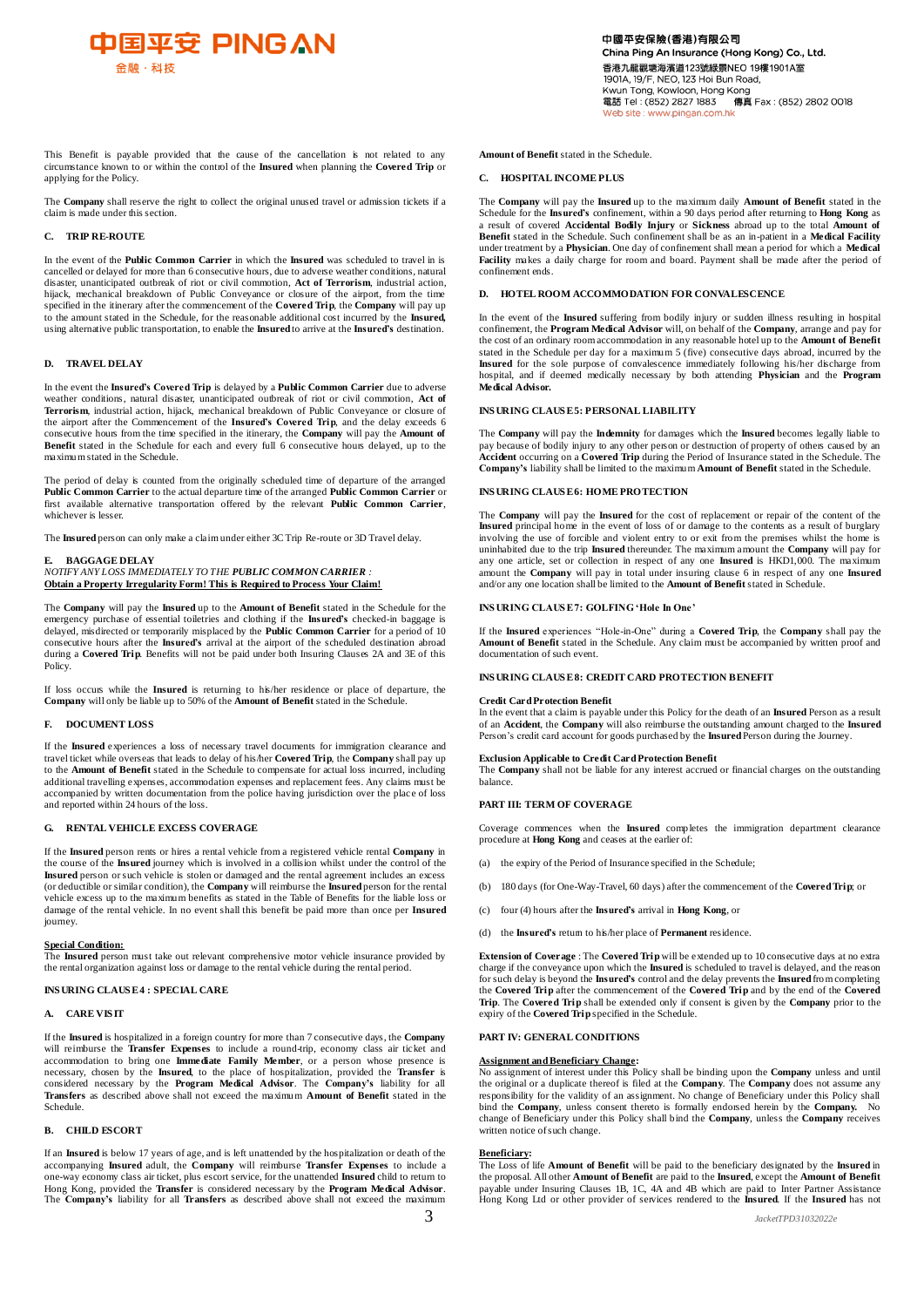

chosen a beneficiary, or if there is no beneficiary alive when the **Insured** dies, the **Company** will pay the **Amount of Benefit** to the **Insured's** estate.

**Cancellation:**  The **Company** may cancel this Policy at any time by written notice delivered to the **Insured** mailed to the **Insured's** last known address as shown in the **Company's** records. The notice shall state when such cancellation shall be effective. Upon Cancellation the **Company** shall promptly thereafter return the pro-rata unearned portion of the premium actually paid by the **Insured.** Such cancellation shall be without prejudice to any claim originating prior thereto.

#### **Claims Investigation:**

In the event of a claim, the **Company** may make any investigation it deems necessary and both the **Insured** and the **Policyholder** shall co-operate fully with such investigation. Failure by the **Insured** or the **Policyholder** to co-operate with the **Company's** investigation may result in denial of the claim or cancellation of the Policy.

#### **Compliance with Policy Provisions:**

Failure by the **Policyholder** or the **Insured** to comply with any of the provisions contained in this Policy shall invalidate all claims hereunder.

# **Duplicate Coverages:**

If an **Insured** purchases more than one Ping An travel insurance policy, then the **Company** will only be liable to pay for one covered loss under all such policies, whichever is the highest, and will refund the premium paid for the duplicate coverage.

#### **Entire Contract/Alteration:**

The Policy, together with all amendments and other attachments, if any, constitutes the entire contract of insurance. If a proposal is completed by the **Policyholder** or the **Insured**, that proposal will be part of the Policy. The Policy shall not be modified except by written amendment attached hereto and signed by an authorised representative of the **Company**.

#### **Examination of Books and Records:**

The **Company** may examine the **Insured's** or the **Policyholder's** books and records relating to this Policy at any time during Policy term and up to three (3) years after the expiration of the Policy or until final adjustment and settlement of all claims under the Policy.

**Jurisdiction:**  This Policy shall be governed and construed in accordance with the laws of **Hong Kong**. Any dispute under this Policy shall be settled in accordance with the laws of **Hong Kong**.

#### **Legal Action:**

No legal action shall be brought to recover on this Policy until 60 days after the **Company** has been given written Proof of Loss. No such action shall be brought after 2 years from the date of loss.

**Limits of Liability and Deductibles:** This Policy is subject to the Limits of Liability and Deductibles stated in the Schedule.

# **Not Renewable:**

This Policy is issued for a single term. It is not renewable. However the Policy may be extended before the termination of the **Covered Trip** if consent is given by the **Company**.

# **Other Insurance (Applicable to Insuring Clauses 1A, 2A, 2B, 3A, 3B, 3C, 3E, 3F, 5 and 6):**

If a covered loss under this Policy is **Insured** under any other valid policy, prior or current, then this Policy shall cover such loss, subject to its limitations, exclusions, conditions, provisions and other terms, only to the extent that the amount of such loss is in excess of the amount of payment from such other insurance, whether such other insurance is stated to be primary, contributory, excess, contingent or otherwise.

# **Physical Examinations and Autopsy:**

The **Company**, at its expense, has the right to have the **Insured** examined as often as reasonably necessary while a claim is pending. It may also have an autopsy made unless prohibited by law.

#### **Refunds:**

There will be no refund of premium to the **Insured** once coverage under any Insuring Clause of this Policy has become operative.

#### **Rights of Recovery:**

In the event that authorisation of payment and/or payment is made by the **Company** or on its behalf by its authorised representatives, to include Inter Partner Assistance Hong Kong Limited, the **Company** reserves the right to recover against the **Insured** the full sum which has been paid,<br>or for which the **Company** is liable, to a **Medical Facility** to which the **Insured** has been admitted,<br>less the **Company'** 

# **Subrogation (Applicable to All Insuring Clauses Except Insuring Clauses 1D, 1E, 1F, 1G, 2C and 4C):**

In the event of any payment made under this Policy, the **Company** shall be subrogated to all the **Insured's** rights of recovery and **Indemnity** against any person or organisation and the **Insured**  shall execute and deliver instruments and papers and do whatever else in necessary to secure such rights. The **Insured** shall take no action to prejudice such rights.

# **Territory:**

**Worldwide** 

**Deluxe:** 

Deluxe stated in the Schedule is not applicable to **Insureds** over 75 years of age.

#### **PART V: EXCLUSION:- GENERAL EXCLUS IONS APPLICABLE TO ALL INS URING CLAUS ES**

This Policy does not cover loss arising out of:

- 1. pre-existing congenital or heredity conditions. A pre-existing condition means prior **Sickness**  or **Accidental Bodily Injury** of an **Insured**, or **Immediate Family Member** of the **Insured**, for which medical treatment or advice has been given or the symptoms of which would cause a reasonably prudent person to seek diagnosis, care or treatment within six (6) months prior to the commencement of a **Covered Trip**. For the purpose of Insuring Clauses 3A and 3B, **Sickness** or **Accidental Bodily Injury** should occur after the coverage is purchased but not earlier than 30 days before the commencement of the **Covered Trip.**
- 2. travelling abroad contrary to the advice of a **Physician**, or for the purpose of obtaining medical treatment or services.
- 3. suicide, attempted suicide or intentional self-infliction of bodily injury.
- 4. abortion, miscarriage, pregnancy or childbirth.
- 5. dental care (unless resulting from **Accidental Bodily Injury** to sound and natural teeth).
- 6. mental or nervous disorders, insanity.
- 7. unexplainable or mysterious loss or damage.
- 8. war (whether declared or not), invasion, act of foreign enemies, civil war, revolution, civil unrest amounting to a popular uprising against government, riot and strike, or from the **Insured** performing duties as a member of armed forces, or police, or as a volunteer and engaged in war or crime suppression.
- 9. participation in professional sports events, racing except on foot, mountaineering (unless approved by the **Company**).
- 10. prohibition or regulation by any government, or customs detention.
- 11. damages relating to the unlawful willful, malicious acts of the **Insured.**
- 12. actions of the **Insured** while under the influence of alcohol or drugs to the extent of legal impairment.
- 13. riding in any aircraft except as a fare-paying passenger in a properly licensed aircraft flown by a qualified pilot.
- 14. the I**nsured's** actions in the course of committing a felony or while under arrest by authorities because of commission of a felony.
- 15. nuclear weapons, radiation, or radioactivity from any nuclear fuel or nuclear waste arising from the combustion of nuclear fuel and/or any self sustaining process of nuclear fission.
- 16. **AIDS** or **AIDS** Related Complex, any **Accidental Bodily Injury** or **Sickness** commencing at the time of or subsequent to a sero-positive test for HIV or related disease, or any other sexually transmitted diseases.
- 17. the **Insured** engaging in manual labour or hazardous work including but not limited to offshore drilling, mineral extraction, handling of explosives, site working, stunt works and aerial photography.

#### 18. **NUCLEAR, CHEMICAL AND BIOLOGICAL TERRORIS M**

Any losses directly or indirectly arising out of, contributed to or caused by, or resulting from or in connection with any Nuclear, Chemical, Biological Terrorism (as defined below) regardless of any other cause or event contributing concurrently or in any other sequence to the loss.

For the purpose of this exclusion, '**Act of Terrorism**' shall mean an act, including but not limited to the use of force or violence and/or threat thereof, of any person or group(s) of persons, whether acting alone or on behalf of or in connection with any organization(s) or government(s), committed for political, religious, ideological or similar purpose or reasons including the intention to influence any government and/or to put the public or any section of the public in fear.

'Nuclear, Chemical, Biological Terrorism' shall mean the use of any nuclear weapon or device or the emission, discharge, dispersal, release, or escape of any solid, liquid, gaseous Chemical agent and/or Biological agent in an **Act of Terrorism** during the period of this insurance.

'Chemical' agent shall mean any compound which, when suitably disseminated, produces incapacitating, damaging or lethal effects on people, animals, plants or material property.

'Biological' agent shall mean any pathogenic (disease producing) microorganism(s) and/or biological toxin(s) including genetically modified organisms and chemically synthesized toxins which cause illness and/or death in human, animals or plants.

## 19. **Black Travel Warning Limitation And Exclusion Clause**

The **Company** will not be providing cover against any outbound travel if the city or country which **Insured** want to travel has been proclaimed with a black travel warning issued by the Hong Kong SAR Government. At the time when **Insured** take out the travel policy, the Hong Kong SAR Government has not proclaimed such warning and this policy has been issued, the **Company** will only compensate **Insured's** loss of tour fee and other irrecoverable actual expense.

# 20. **Sanction Limitation And Exclusion Clause**

The Company shall not be deemed to provide cover and shall not be liable to pay any claim or provide any benefit hereunder to the extent that the provision of such cover, payment of such claim or provision of such benefit would expose the Company to any sanction,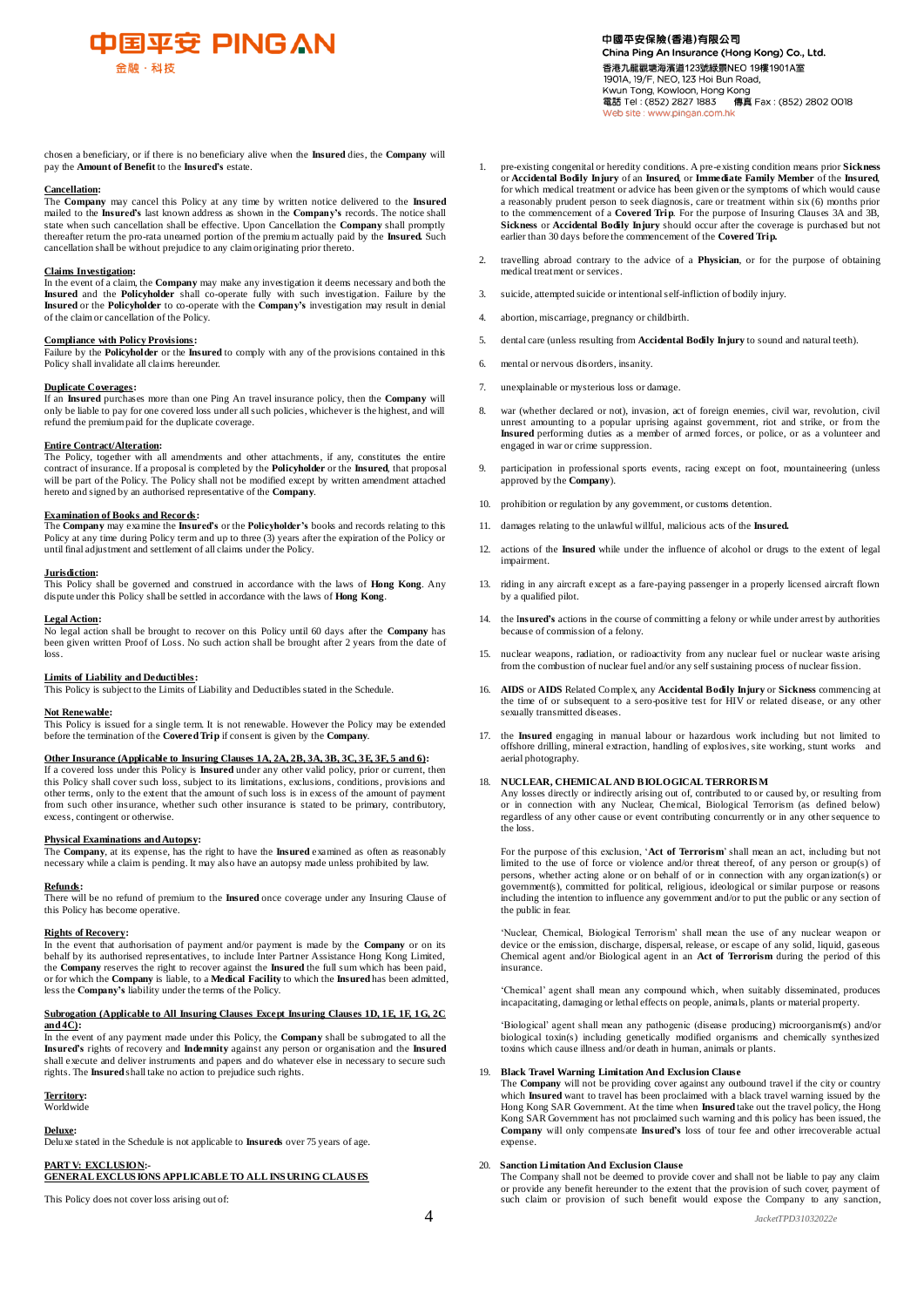

中國平安保險(香港)有限公司 China Ping An Insurance (Hong Kong) Co., Ltd. 香港九龍觀塘海濱道123號綠景NEO 19樓1901A室 1901A, 19/F, NEO, 123 Hoi Bun Road, Kwun Tong, Kowloon, Hong Kong<br>電話 Tel: (852) 2827 1883 傳真 Fax: (852) 2802 0018 site : www.pingan.com.hk

prohibition or restriction under United Nations resolutions or the trade or economic sanctions, laws or regulations of the European Union, United Kingdom, United States of America, The People's Republic of China / Hong Kong SAR or any jurisdiction or regulation or specific national law applicable to the Company or the Company's reinsurers panel.

# 21. **Pre-Existing Event Clause**

The **Company** will not be providing cover against loss which exists, is known to exist or announced publicly contemplating that the cause of the delay has been made by the **Public Common Carrier**, **Travel Provider**, the Weather Observatory (i.e. the hosting of typhoon signal) or applicable authorities on or before the application of this Insurance Policy.

### 22. **Rights of Third Parties Clause**

Any person or entity who is not a party to this policy shall have no rights under the Contracts (Rights of Third Parties) Ordinance (Cap 623 of the Laws of Hong Kong) to enforce any terms of this policy.

# 23. **Strike, Riot, Civil Commotion and Malicious Damage Exclusion Clause**

Notwithstanding any provision to the contrary contained in this Policy or the Clause referred to therein, it is agreed that this policy does not cover any accident, injury, disease, loss or liability due to strike, riot, civil commotion or malicious damage.

### 24. **Cyber Exclusion**

1. Notwithstanding any provision to the contrary within this insurance agreement or any endorsement thereto, this agreement excludes any:

1.1 Cyber Loss;

1.2 loss, damage, liability, cost or expense of whatsoever nature directly or indirectly caused by, contributed to by, resulting from, arising out of or in connection with any loss of use, reduction in functionality, repair, replacement, restoration or reproduction of any Data, including any amount pertaining to the value of such Data; regardless of any other cause or event contributing concurrently or in any other sequence thereto.

2. If the Company alleges that by reason of this exclusion any loss, damage, liability, claim, cost or expense sustained by the Insured is not covered by this insurance agreement, the burden of proving the contrary shall be upon the Insured. Definitions

3. Cyber Loss means any loss, damage, liability, claim, cost or expense of whatsoever nature directly or indirectly caused by, contributed to by, resulting from, arising out of or in connection with any Cyber Act or Cyber Incident, including, but not limited to, any action taken in controlling, preventing, suppressing or remediating not limited to, any action taken in controlling, preventing, suppressing or remediating any Cyber Act or Cyber Incident.

4. Cyber Act means an unauthorized, malicious or criminal act or series of related unauthorized, malicious or criminal acts, regardless of time and place, or the threat or hoax thereof involving access to, processing of, use of or operation of any Computer System.

# 5. Cyber Incident means:<br>5.1 any error or omission

any error or omission or series of related errors or omissions involving access to, processing of, use of or operation of any Computer System, or<br>52 any partial or total unavailability or failure or series of related r

any partial or total unavailability or failure or series of related partial or total unavailability or failures to access, process, use or operate any Computer System. 6. Computer System means:

any computer, hardware, software, communications system, electronic device (including, but not limited to, smart phone, laptop, tablet, wearable device),<br>server, cloud or microcontroller including any similar system or any configuration of<br>the aforementioned and including any associated in networking equipment or back up facility.

Data means information, facts, concepts, code or any other information of any kind that is recorded or transmitted in a form to be used, accessed, processed, transmitted or stored by a Computer System.

### 25. **Communicable Disease Exclusion (LMA5396)**

1. Notwithstanding any provision to the contrary within this policy, this policy does not cover all actual or alleged loss, liability, damage, compensation, injury, sickness, disease, death, medical payment, defence cost, cost, expense or any other amount, directly or indirectly and regardless of any other cause contributing concurrently or in any sequence, originating from, caused by, arising out of, contributed to by, resulting from, or otherwise in connection with a Communicable Disease or the fear or threat (whether actual or perceived) of a Communicable Disease.

2. For the purposes of this endorsement, loss, liability, damage, compensation, injury, sickness, disease, death, medical payment, defence cost, cost, expense or any other amount, includes, but is not limited to, any cost to clean-up, detoxify, remove, monitor or test for a Communicable Disease.

3. As used herein, a Communicable Disease means any disease which can be transmitted by means of any substance or agent from any organism to another organism where.

3.1 the substance or agent includes, but is not limited to, a virus, bacterium, parasite or other organism or any variation thereof, whether deemed living or not, and 3.2. the method of transmission, whether direct or indirect, includes but is not limited to, airborne transmission, bodily fluid transmission, transmission from or to any surface or object, solid, liquid or gas or between organisms, and<br>3.3 the disease, substance or agent can cause or threaten bodi

3.3 the disease, substance or agent can cause or threaten bodily injury, illness, emotional distress, damage to human health, human welfare or property damage.

# **EXCLUS IONS APPLICABLE TO INS URING CLAUS E 2A : PERSONAL BAGGAGE** The following causes or property are excluded from coverage under this Policy:

Animals, motors/motor vehicles/motorcycles or their accessories, boats, or any other

conveyances, skis or fragile articles of any kind, household effects, perishable products, foodstuffs, antiques, crockery, china, glass, sculpture, pictures, sports instruments whilst in use, computer software and accessories, portable telecommunication equipment (such as mobile phone, smartphone, pagers), portable/laptop computers, electronic tablets, headsets, any kind of jewelleries or accessories made of or contain of any kind of precious materials (such as gold, platinum, diamond, jems, jade or pearl), furs, contact or corneal lenses, artificial teeth or limbs, business documents, bonds or securities, tickets, travel documents, manuscripts or documents of any description, money, coupons, vouchers, travelers cheque, credit cards, stored value cards, postal or money order, medals, coins, stamps, data recorded on disks, tapes, cards or other equipment.

- Any loss or damage caused by wear, tear, gradual deterioration, insects, vermin, corrosion, rot, mildew, fungus, atmospheric conditions, the action of light, any process of heating, drying, cleaning, dyeing, alteration or repair, scratching, denting, breakdown, misuse, electrical or electronic breakdown or derangement, faulty workmanship or design, the use of faulty materials, or its resulting loss or damage.
- Loss or damage to hired or leased equipment.
- 4. Loss of business goods or samples.
- 5. Loss of unattended baggage sent in advance, souvenirs, or articles mailed or shipped separately.
- 6. Loss of or damage to the **Insured's** personal property or baggage left unattended in any vehicle or conveyance, or in any public place or arising out of the **Insured's** failure to take due care and precautions for the safeguard and security of such property.
- 7. Loss of or damage arising from delay or confiscation or detention by Customs or other officials having jurisdiction over the place of loss.
- 8. Unexplained or mysterious loss or damage.

# **EXCLUS IONS APPLICABLE TO INS URING CLAUS E 2B : PERSONAL MONEY**

The **Company** shall not be liable for:

- 1. Any loss or shortage due to error, omission, exchange or depreciation in value.<br>2. Any loss occurring to an **Insured** below the age of 10.
- 2. Any loss occurring to an **Insured** below the age of 10.

# **EXCLUS IONS APPLICABLE TO INS URING CLAUS E 3A AND 3B: TRIP CANCELLATION AND TRIP CURTAILMENT –**

This Policy does not cover loss arising out of:

- 1. Government regulation, control or action, bankruptcy, liquidation or default of **Travel Provider(s)**.
- 2. **Public Common Carrier** caused cancellations or delays, unless such cancellations or delays are as a result of bad weather, unavailability of machinery, or an organised, unannounced and unpublicised labour strike that affects public transportation.
- 3. Changes in plans, financial circumstances and any business or contractual obligations of the **Insured**, or an **Immediate Family Member** of the **Insured**.
- 4. Any delay arising from the **Insured's** refusal or failure to take the first available alternative transportation offered by the relevant **Public Common Carrier**.

### **EXCLUS IONS APPLICABLE TO INS URING CLAUS E 3G: RENTAL VEHICLE EXCESS COVERAGE**

This policy does not cover:

- 1. Any use of the rental vehicle by the **Insured** person that is in violation of the terms of the rental agreement or applicable comprehensive motor vehicle insurance policy.
- 2. Any condition under the influence of alcohol or drugs of the **Insured**person who is in charge of the rental vehicle.
- 3. Any illegal or unlawful use of the rental vehicle by the **Insured** person during the rental period.
- 4. The **Insured** person not holding a valid driving license for the country.
- Any rental vehicle that has not taken out a comprehensive motor vehicle insurance.
- 6. Bicycle or motorcycle as the rental vehicle.
- 7. Any loss if the **Insured** Person is not the named driver on the rental agreement.

#### 8. **DISCLAIMER**

The<br>Thire<br>2. Sexual s of China Ping An Insurance (Hong Kong) Company Limited, China Ping An Insurance (Hong Kong)<br>Company Limited, China Ping An Insurance (Hong Kong)<br>Company Limited, China Ping An Insurance (Hong Kong)<br>Kong Lid and th The 24 Hours Emergency Assistance Services is arranged through Inter Partner Assistance Hong Kong Ltd. by<br>China Ping An Insurance (Hong Kong) Company Limited to assist the **Insured** in an emergency during his journey.<br>Inte

#### **EXCLUS IONS APPLICABLE TO INS URING CLAUS E 5: PERSONAL LIABILITY**

This Policy does not cover loss arising out of:

- 1. Bodily Injury to any person who is a relative of the **Insured** or who is in the **Insured's** custody or control, or damage to property which belongs to the **Insured** or which is in the **Insured's** custody or control.
- 2. Damages relating to any liability assumed under a contract. 3. The ownership, possession, lease or rental of any vehicles, aircraft, firearms or animals.